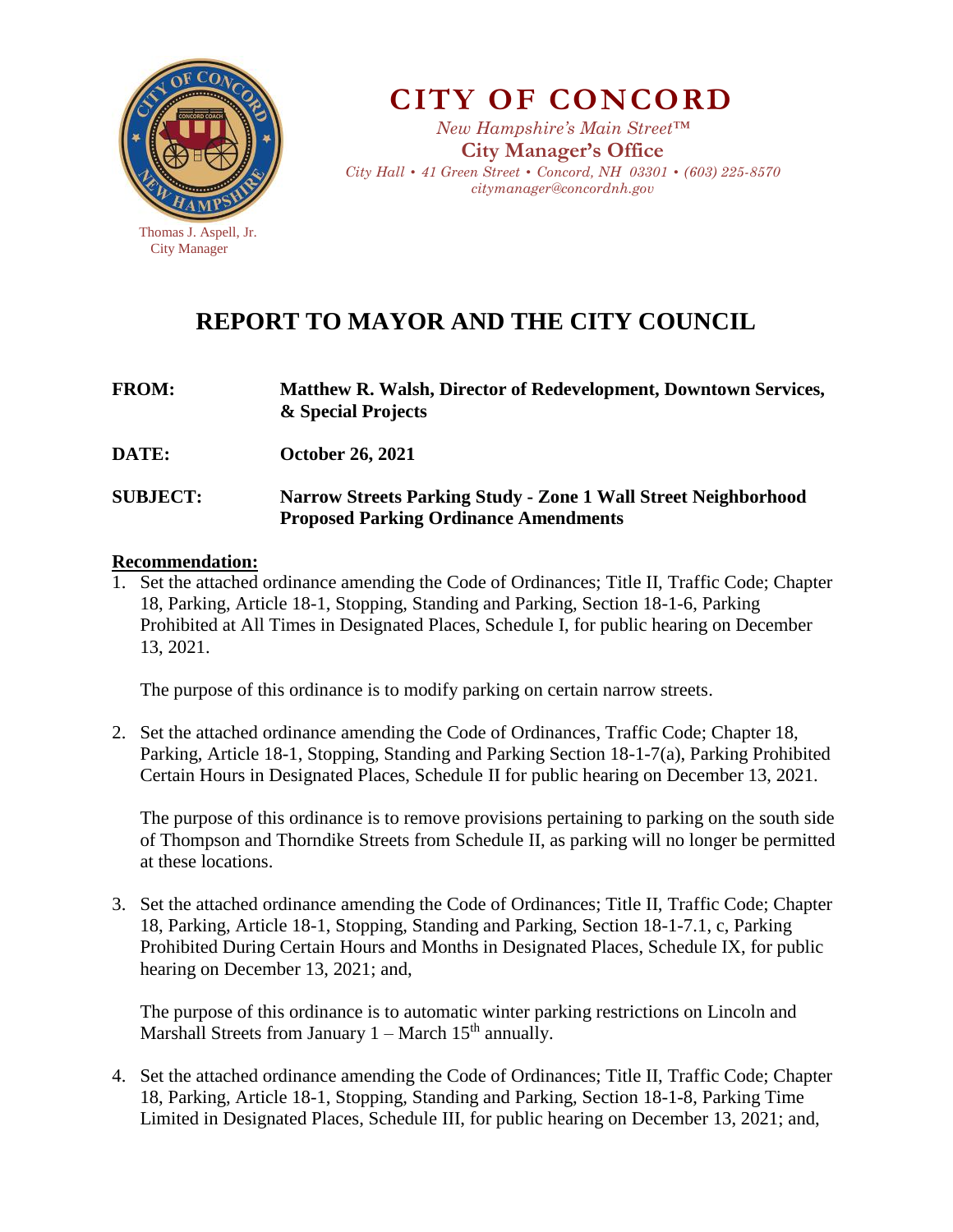The purpose of this amendment is to make the Code of Ordinances consistent with actual parking conditions on Marshall Street, as well as to remove Oak Street from the Code of Ordinances in accordance with the Parking Committee's narrow streets recommendations related thereto.

5. Set the attached ordinance amending the Code of Ordinances; Title II, Traffic Code; Chapter 17, Vehicles and Traffic, Article 17-4, Operation of Motor Vehicles, Section 17-4-3, One-Way Streets, Schedule VI.

The purpose of this amendment is to make the Code of Ordinances consistent with one-way traffic patterns currently existing on Chesley Street (Pleasant to Wall) and Oak Street.

#### **Background:**

In January 2017, the Parking Committee initiated a comprehensive review of narrow streets located in Wards 4, 5, and 6. The study area was predominately focused on the neighborhoods located to the south, west, and north of the Downtown Central Business District.

This effort was initiated in response to growing resident concerns and complaints regarding a variety of parking issues. These included: difficulty accessing / egressing driveways, safe travel on narrow streets when snow banks are present and vehicles are parked, the City's ability to effectively and efficiently clear snow from certain narrow streets, as well as the ability for emergency service vehicles to safely and efficiently navigate narrow streets when vehicles are parked.

To be considered a "narrow street", a road must have a travel way less than 12' wide when vehicles are parked. This concept is articulated in Section 18-1-1 and Section 18-1-4 (a) of the City's Codes of Ordinances. The graphics below explain minimum pavement widths in order to comply with these Ordinances.

#### **Figure 1: 20' Minimum Pavement Width (Low Traffic Volume Streets; Room to Pass 2 Vehicles is Not Critical; Parking 1 Side Only)**



#### 20' Pavement Width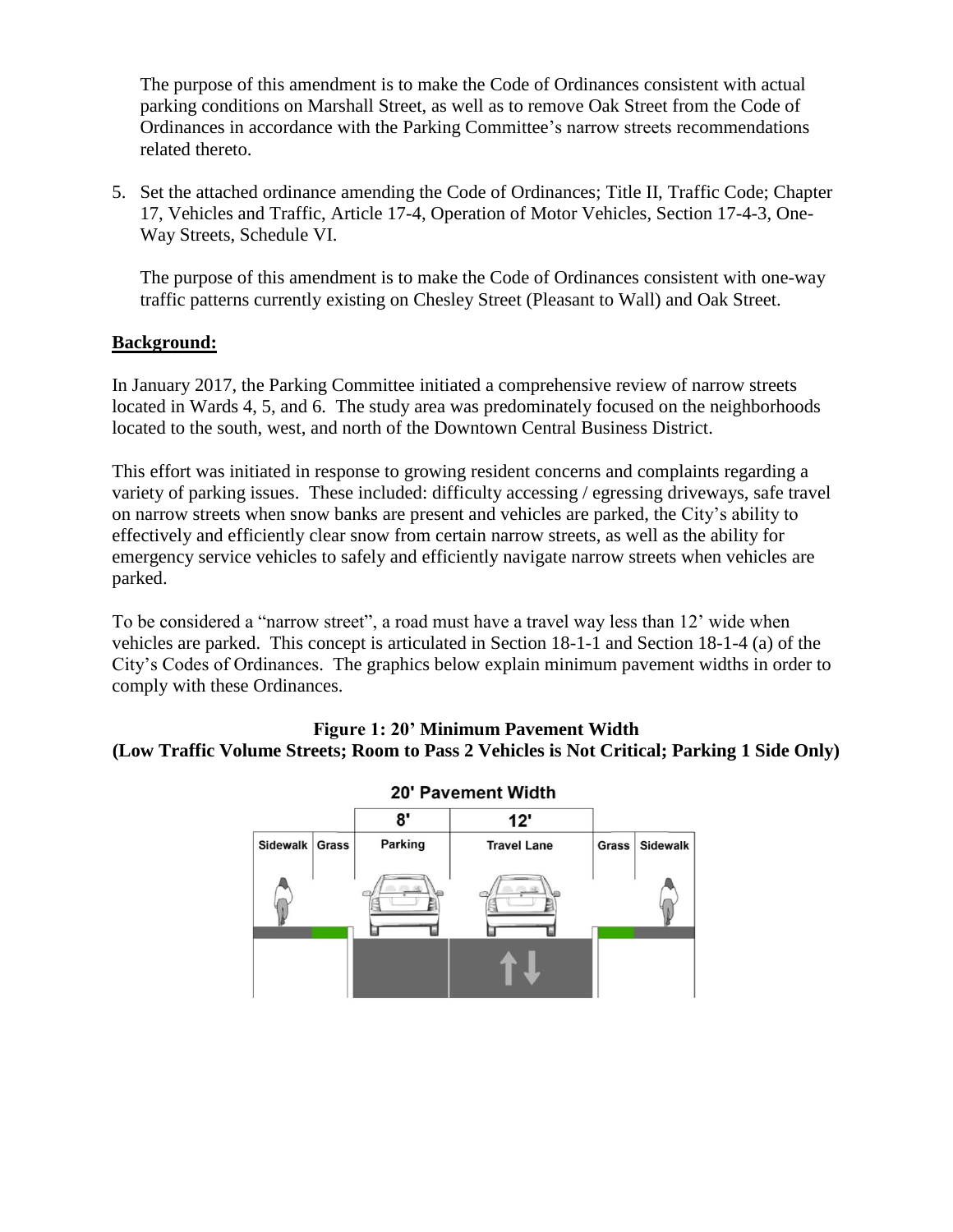#### **Figure 2: 28' Minimum Pavement Width (Low Traffic Volume Streets; Room to Pass 2 Vehicles is Not Critical; Parking Both Sides)**



#### **28' Pavement Width**

**Figure 3: 36' Minimum Pavement Width (Low Traffic Volume Streets; Room to Pass 2 Vehicles Required; Parking Both Sides)**



## Working with staff, the Parking Committee identified and reviewed approximately 143 narrow street segments within the study area. Of this total, approximately 84 were of potential concern. Please see Maps 1 and 2 attached to this report for more information.

In order to make review process manageable, the Parking Committee subdivided the study area into 4 separate zones. These zones are as follows, and are depicted on Map 2 attached to this report.

| Zone $#$       | <b>General Description</b> | <b>North</b>    | <b>South</b>    | East               | West            |
|----------------|----------------------------|-----------------|-----------------|--------------------|-----------------|
|                |                            | <b>Boundary</b> | <b>Boundary</b> | <b>Boundary</b>    | <b>Boundary</b> |
|                | Wall Street Neighborhood   | Pleasant St.    | West St.        | <b>South State</b> | South Spring    |
|                |                            |                 |                 | St.                | St.             |
| $\overline{2}$ | City Hall Neighborhood     | Centre St.      | Pleasant St.    | Storrs St.         | Liberty St.     |
| 3              | UNH School of Law /        | Franklin St.    | Centre St.      | North Main         | Liberty St.     |
|                | <b>White Park</b>          |                 |                 | St.                |                 |
| $\overline{4}$ | <b>Old North Cemetery</b>  | Curtice Ave.    | Franklin St.    | Prospect St.       | Liberty St.     |
|                | Neighborhood               |                 |                 |                    |                 |

Review of Zones 2, 3, and 4 were completed 2018 and 2019. Zone 1 was originally scheduled to be completed in early 2020; however, the process was delayed due to the onset of the Covid-19 Pandemic in March 2020.

#### **36' Pavement Width**